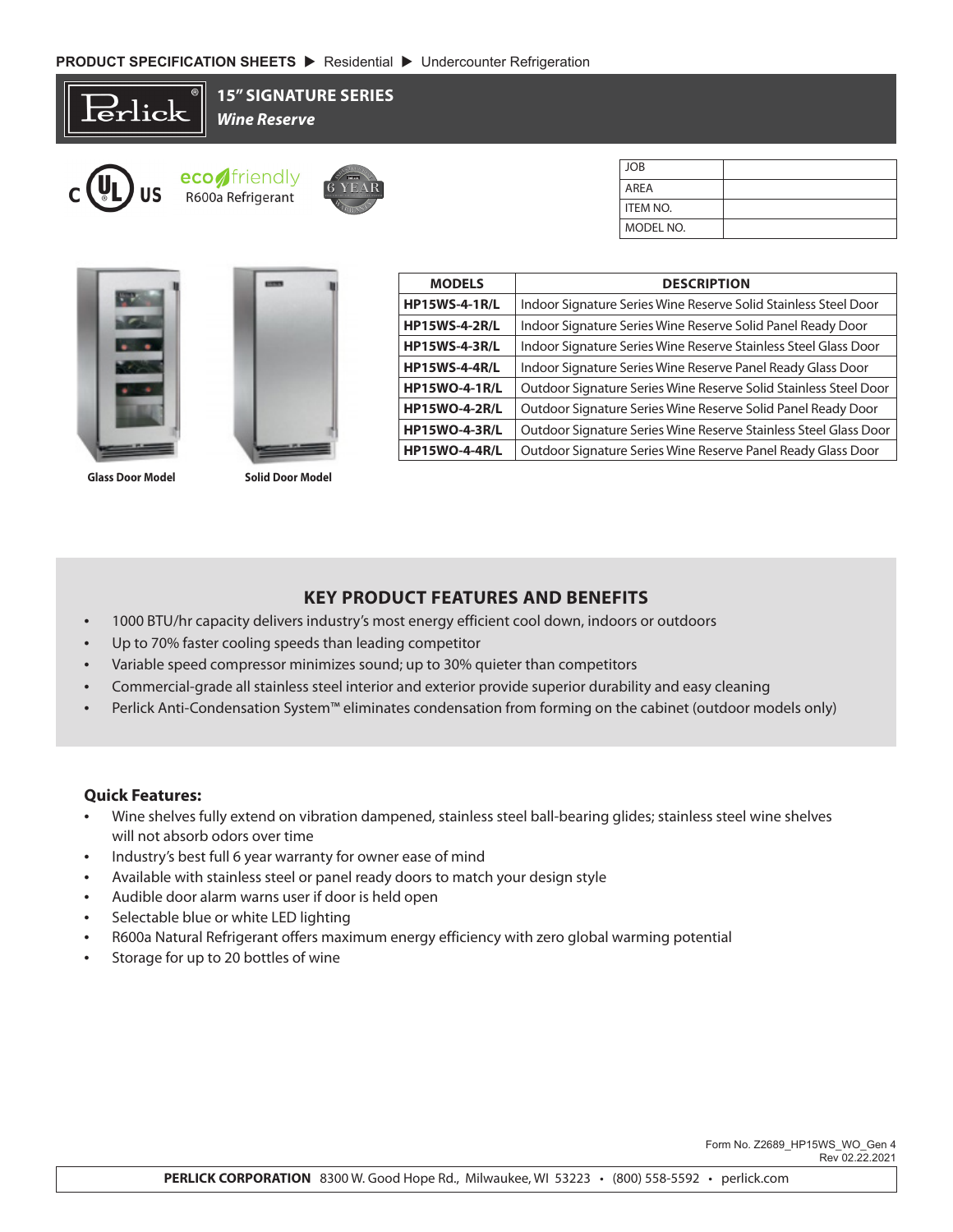$\overline{\mathbb{R}}$  $\operatorname{Perlick}$ 

## **15" SIGNATURE SERIES**

*Wine Reserve*

| <b>MODEL NUMBERS</b>                    |                                 | <b>HP15WS</b>                                                      | <b>HP15WO</b>                                                      |
|-----------------------------------------|---------------------------------|--------------------------------------------------------------------|--------------------------------------------------------------------|
| <b>MODEL DESCRIPTION</b>                |                                 | 15" Indoor Wine Reserve                                            | 15" Outdoor Wine Reserve                                           |
| <b>ATTRIBUTES</b>                       |                                 |                                                                    |                                                                    |
| <b>Perlick Anti-Condensation System</b> |                                 | <b>NO</b>                                                          | <b>YES</b>                                                         |
|                                         | Width - in. (mm)                | 14-7/8" (378 mm.)                                                  | 14-7/8" (378 mm.)                                                  |
| <b>OVERALL DIMENSIONS</b>               | Depth - in. (mm)                | 24" (610 mm.)                                                      | 24" (610 mm.)                                                      |
|                                         | Height - in. (mm)               | 34-1/4" (870 mm.)                                                  | 34-1/4" (870 mm.)                                                  |
| <b>OPENING DIMENSIONS</b>               | Width - in. (mm)                | 15" (381 mm.)                                                      | 15" (381 mm.)                                                      |
|                                         | Depth - in. (mm)                | 24-7/8" (632 mm.)                                                  | 24-7/8" (632 mm.)                                                  |
|                                         | Height - in. (mm)               | 34-1/2" (876 mm.)                                                  | 34-1/2" (876 mm.)                                                  |
| <b>INTERNAL VOLUME Net. Cu. Ft.</b>     |                                 | 2.8 cu. ft                                                         | 2.8 cu. ft                                                         |
| <b>SHIPPING WEIGHT Lbs. (kg.)</b>       |                                 | 175 lbs (79.38 kg)                                                 | 175 lbs (79.38 kg)                                                 |
|                                         | <b>Electrical Supply</b>        | 115 VAC/60 Hz/1 Ph                                                 | 115 VAC/60 Hz/1 Ph                                                 |
| <b>ELECTRICAL SPECIFICATIONS</b>        | <b>Running Load Amps</b>        | 2.1 amps                                                           | 2.1 amps                                                           |
|                                         | <b>Electrical Connection</b>    | Cord connected                                                     | Cord connected                                                     |
|                                         | <b>Cord Plug Type</b>           | NEMA 3 Prong 5-15P                                                 | NEMA 3 Prong 5-15P                                                 |
|                                         | <b>Cord Length</b>              | 6'                                                                 | 6'                                                                 |
|                                         | <b>Defrost Initiation</b>       | Automatic                                                          | Automatic                                                          |
|                                         | <b>Defrost Type</b>             | Off cycle                                                          | Off cycle                                                          |
|                                         | <b>Thermostat</b>               | Digital                                                            | Digital                                                            |
|                                         | <b>Lighting Type</b>            | LED                                                                | <b>LED</b>                                                         |
| <b>REFRIGERATION SPECIFICATIONS</b>     | Refrigerant                     | R600a (38g)                                                        | R600a (38g)                                                        |
|                                         | <b>Expansion Device</b>         | Capillary Tube                                                     | Capillary Tube                                                     |
|                                         | Temperature Settings F°(C°)     | $45^{\circ}$ (7.2°) - 65° (18.33°)<br>Factory Set Point 36° (2.2°) | $45^{\circ}$ (7.2°) - 65° (18.33°)<br>Factory Set Point 36° (2.2°) |
|                                         | <b>Heat Rejection (at 75°F)</b> | 300 BTU/hr                                                         | 300 BTU/hr                                                         |
|                                         | <b>Pull Down Capacity</b>       | 1000 BTU/hr                                                        | 1000 BTU/hr                                                        |
|                                         | <b>Front Vented</b>             | Yes                                                                | Yes                                                                |
| <b>PLUMBING</b>                         |                                 | None Required                                                      | None Required                                                      |

*Installation Notes: To achieve 24" install depth, place electrical connection adjacent to the installation cavity.*

## **ACCESSORIES**

| <b>MODEL NOS.</b> | <b>DESCRIPTION</b>                 |
|-------------------|------------------------------------|
| (L)               | <b>Factory Installed Lock</b>      |
| 67990-L/R         | Stacking Kit for HP15 models       |
| 66736-15          | Caster Kit for HP15 models         |
| 67115-15          | Wood Faces for Wine Shelves (5/pk) |

Perlick accessories are available for purchase through an authorized Perlick dealer. For a full list of accessories and to find a dealer near you, visit **perlick.com.**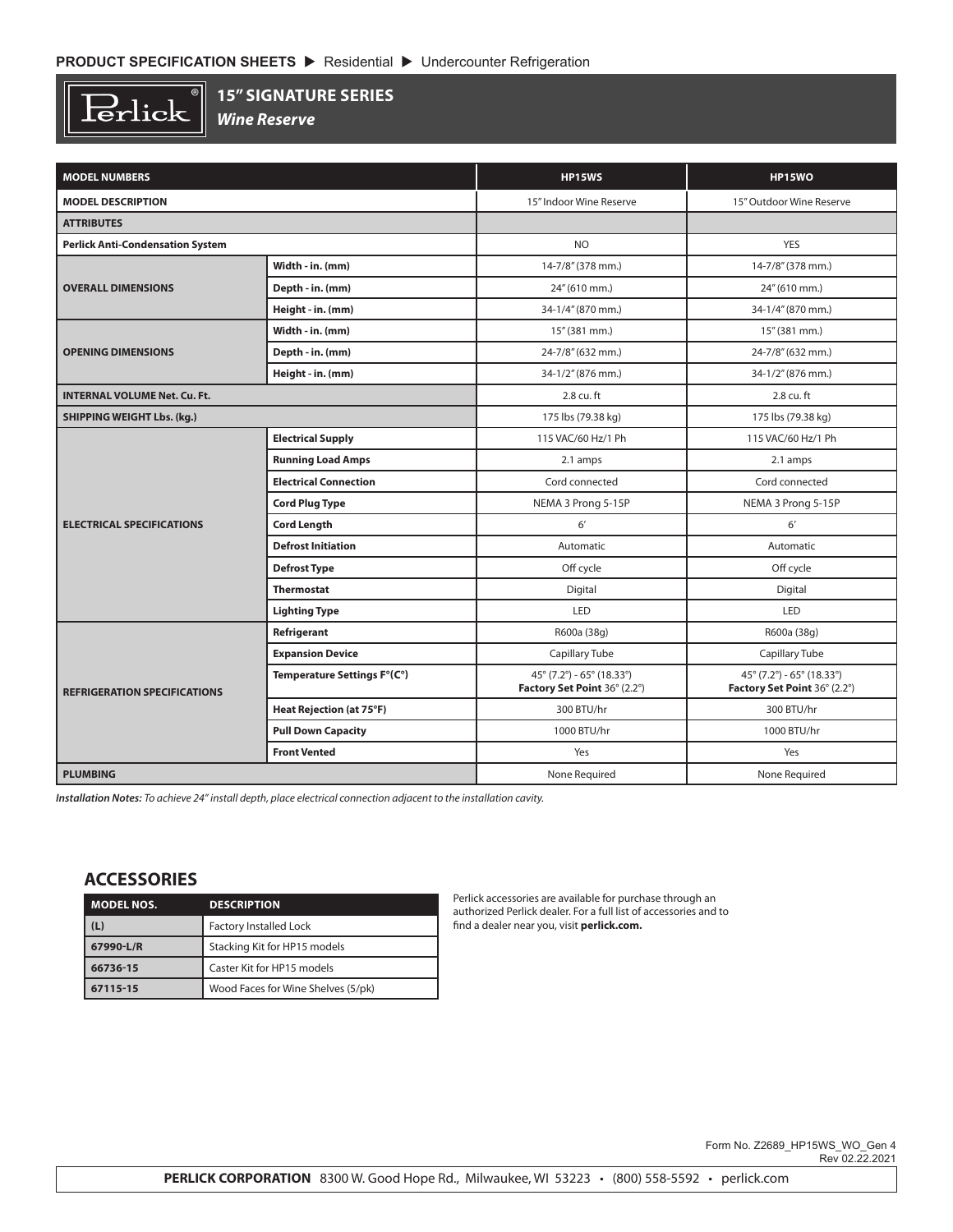

**15" SIGNATURE SERIES**

*Wine Reserve*

| <b>CUSTOMER MODEL NUMBER</b> | <b>REGULATORY MODEL NUMBER</b> | <b>Hinge Side</b> | Lock      |
|------------------------------|--------------------------------|-------------------|-----------|
| <b>HP15WS-4-1L</b>           | HP15WS4F-00-SLF0W              | Left              | No        |
| <b>HP15WS-4-1R</b>           | HP15WS4F-00-SRF0W              | Right             | <b>No</b> |
| <b>HP15WS-4-2L</b>           | HP15WS4F-00-PL00W              | Left              | No        |
| <b>HP15WS-4-2R</b>           | HP15WS4F-00-PR00W              | Right             | <b>No</b> |
| <b>HP15WS-4-3L</b>           | HP15WS4F-00-TLF0W              | Left              | No        |
| <b>HP15WS-4-3R</b>           | HP15WS4F-00-TRF0W              | Right             | <b>No</b> |
| <b>HP15WS-4-4L</b>           | HP15WS4F-00-RL00W              | Left              | No        |
| <b>HP15WS-4-4R</b>           | HP15WS4F-00-RR00W              | Right             | <b>No</b> |
| <b>HP15WS-4-1LL</b>          | HP15WS4F-00-SLFLW              | Left              | Yes       |
| <b>HP15WS-4-1RL</b>          | HP15WS4F-00-SRFLW              | Right             | Yes       |
| <b>HP15WS-4-2LL</b>          | HP15WS4F-00-PL0LW              | Left              | Yes       |
| <b>HP15WS-4-2RL</b>          | HP15WS4F-00-PR0LW              | Right             | Yes       |
| <b>HP15WS-4-3LL</b>          | HP15WS4F-00-TLFLW              | Left              | Yes       |
| <b>HP15WS-4-3RL</b>          | HP15WS4F-00-TRFLW              | Right             | Yes       |
| <b>HP15WS-4-4LL</b>          | HP15WS4F-00-RL0LW              | Left              | Yes       |
| <b>HP15WS-4-4RL</b>          | HP15WS4F-00-RROLW              | Right             | Yes       |
| <b>HP15WO-4-1L</b>           | HP15WO4F-00-SLF0W              | Left              | <b>No</b> |
| <b>HP15WO-4-1R</b>           | HP15WO4F-00-SRF0W              | Right             | <b>No</b> |
| <b>HP15WO-4-2L</b>           | HP15WO4F-00-PL00W              | Left              | No        |
| <b>HP15WO-4-2R</b>           | HP15WO4F-00-PR00W              | Right             | <b>No</b> |
| <b>HP15WO-4-3L</b>           | HP15WO4F-00-TLF0W              | Left              | No        |
| <b>HP15WO-4-3R</b>           | HP15WO4F-00-TRF0W              | Right             | <b>No</b> |
| <b>HP15WO-4-4L</b>           | HP15WO4F-00-RL00W              | Left              | No        |
| <b>HP15WO-4-4R</b>           | HP15WO4F-00-RR00W              | Right             | <b>No</b> |
| <b>HP15WO-4-1LL</b>          | HP15WO4F-00-SLFLW              | Left              | Yes       |
| <b>HP15WO-4-1RL</b>          | HP15WO4F-00-SRFLW              | Right             | Yes       |
| <b>HP15WO-4-2LL</b>          | HP15WO4F-00-PL0LW              | Left              | Yes       |
| <b>HP15WO-4-2RL</b>          | HP15WO4F-00-PR0LW              | Right             | Yes       |
| <b>HP15WO-4-3LL</b>          | HP15WO4F-00-TLFLW              | Left              | Yes       |
| <b>HP15WO-4-3RL</b>          | HP15WO4F-00-TRFLW              | Right             | Yes       |
| <b>HP15WO-4-4LL</b>          | HP15WO4F-00-RL0LW              | Left              | Yes       |
| <b>HP15WO-4-4RL</b>          | HP15WO4F-00-RR0LW              | Right             | Yes       |

 Form No. Z2689\_HP15WS\_WO\_Gen 4 Rev 02.22.2021